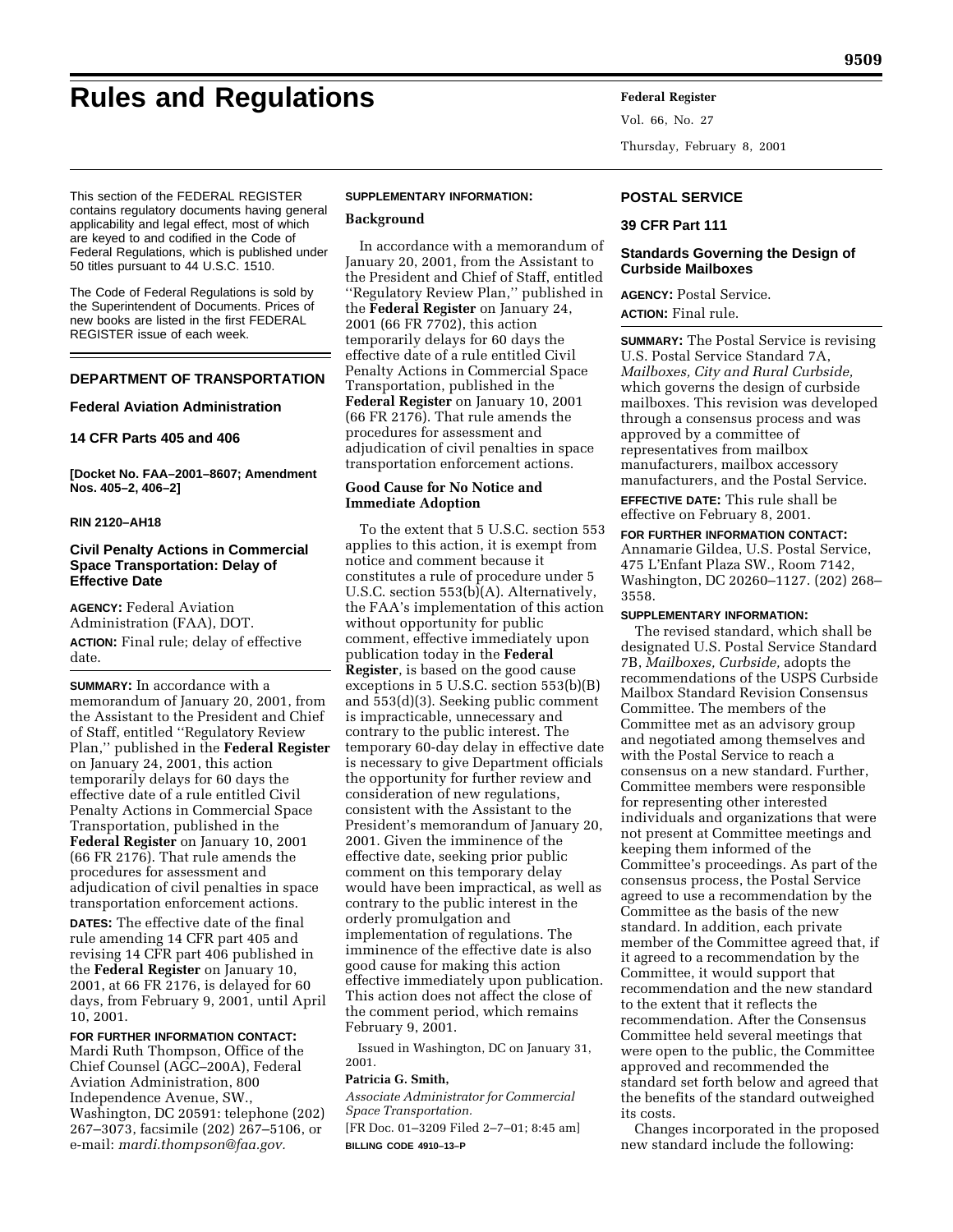1. Eliminated the requirement that ''Traditional'' mailboxes must be built in conformance with USPS drawings (formerly designated T1, T2, & T3). All three USPS drawings were eliminated and replaced with a new figure, which gives manufacturers more design flexibility.

2. Removed all requirements to comply with military and federal specifications and standards.

3. Deleted flammability, solar exposure, and color intensity test requirements that were determined to be invalid or unnecessary.

4. Dropped requirement that manufacturers comply with the National Motor Freight Classification Rule 222.

5. Introduced a new ''Locked'' mailbox classification with two new figures. This design will provide customers with an option to purchase mailboxes that offer increased security for their mail.

6. Incorporated quality assurance provisions.

7. Added a figure depicting three new alternative flag designs.

8. Included new guidelines and a figure for acceptable door handle/knob designs.

9. Clarified application requirements and introduced independent laboratory testing.

#### **Comment and Analysis**

The Postal Service makes this revision after consideration of the single substantive comment submitted in response to the Notice of Proposed Rulemaking published in Vol. 65 **Federal Register** No. 212 on November 1, 2000. The commenter recommended that the proposed standard be modified to permit use of retrofit locking devices on mailboxes. The commenter argued that such devices would address mail theft concerns, provide a low cost alternative to purchasing a locking mailbox, and enable more efficient carrier delivery.

Although the commenter recommends that retrofit locking devices be permitted only if they do not otherwise violate any provision of the new standard, the Postal Service and the Consensus Committee have concluded that the recommended modification should not be made.

The Postal Service has evaluated numerous locking devices intended to be retrofitted on customers' curbside mailboxes. In every case, mailboxes equipped with those devices required significant additional carrier effort. In addition, all were susceptible to incorrect homeowner installation and/or incorrect operation by carriers. These pervasive problems would decrease the

effectiveness of mail security afforded by these devices and increase the operational difficulty of servicing mailboxes equipped with those devices. For these reasons, the Postal Service has consistently determined that retrofit locking devices should not be permitted on curbside mailboxes, and all members of the Committee opposed adoption of the change recommended by the commenter.

In response to concerns about mail security, the Consensus Committee recommended new design requirements for locked mailboxes. The new locked mailboxes permitted under the revised standard will not present any of the inherent problems associated with retrofit locking devices, and will provide increased mail security to customers.

### **Re-approval of Manufacturers' Curbside Mailboxes**

The re-approval process for manufacturers with mailbox designs that were approved before the final publication date of USPS STD 7B will be conducted as follows. The approval process for all other mailbox designs will be conducted in accordance with USPS STD 7B, part 5.

1. The USPS will notify currently approved manufacturers within five business days after final publication of USPS STD 7B in the **Federal Register** when to submit their mailboxes for reapproval. All mailboxes must be submitted to: ATTN: Test Evaluation & Quality, USPS Engineering, 8403 Lee Hwy, Merrifield VA 22082–8101.

2. Manufacturers will have 90 days after receipt of this notification to submit a sample of each of their previously approved mailboxes. In addition, manufacturers shall submit their quality assurance manual, and each mailbox must be accompanied with a compliance certificate, one set of drawings, product information, and instructions. Mailboxes will be tested on a first-come, first-served basis.

3. If a previously approved mailbox is not submitted within the 90-day period, it will automatically lose its approval status. A manufacturer may receive an extension of up to 45 days, provided reasonable justification is demonstrated to the USPS. Manufacturers seeking an extension must write to: ATTN: Delivery & Retail Systems, USPS Information Platform, 8403 Lee Hwy, Merrifield VA 22082–8101.

4. The USPS will have up to 90 days to respond to submissions, during which time manufacturers can continue to sell their mailboxes.

5. If a submitted mailbox does not pass the revised standard's

requirements, the manufacturer may make modifications and re-submit their mailbox one additional time. The manufacturer will have 45 days after the date of USPS's notice of denial of the manufacturer's first application to submit a second sample. Should the second sample fail testing, the manufacturer has up to 180 days from notification of failure to cease selling it. The manufacturer is also to cease production immediately and use the 180 days to deplete existing inventory.

6. If a mailbox fails two testing attempts, manufacturers may still make modifications and re-submit in accordance with the new application requirements specified in the revised standard. However, the conditions identified in #5 above remain in effect.

## **List of Subjects in 39 CFR Part 111**

Postal Service.

## **PART 111—[AMENDED]**

1. The authority citation for 39 CFR part 111 continues to read as follows:

**Authority:** 5 U.S.C. § 552(a), 39 U.S.C. §§ 101, 401, 403, 404, 3001–3011, 3201–3219, 3403–3406, 3621, 3626, 5001.

2. Revise USPS STD 7A as set forth below:

USPS-STD–7B. February 8, 2001. Supersedes Rev A. Dated: December 17, 1992.

# 1. SCOPE AND CLASSIFICATION

#### **1.1 Scope**

This standard covers all curbside mailboxes. Curbside mailboxes are defined as any design made to be served by a carrier from a vehicle on any city, rural or highway contract route. This standard is not applicable to mailboxes intended for door delivery service (see 6.1).

#### **1.2 Classifications**

Based on their size and design, curbside mailboxes are classified as either:

- T—Traditional, Full or Limited Service (see 3.2.1 & Figure 1).
- C—Contemporary, Full or Limited Service (see 3.2.2).
- L—Locked, Full or Limited Service (see 3.2.3 & Figures 2 & 3).

# **1.3 Approved Models**

## **1.3.1 Approved Models**

Manufacturers whose mailboxes have been approved by the United States Postal Service (USPS) will be listed in the Postal Operations Manual (POM) and published in the Postal Bulletin.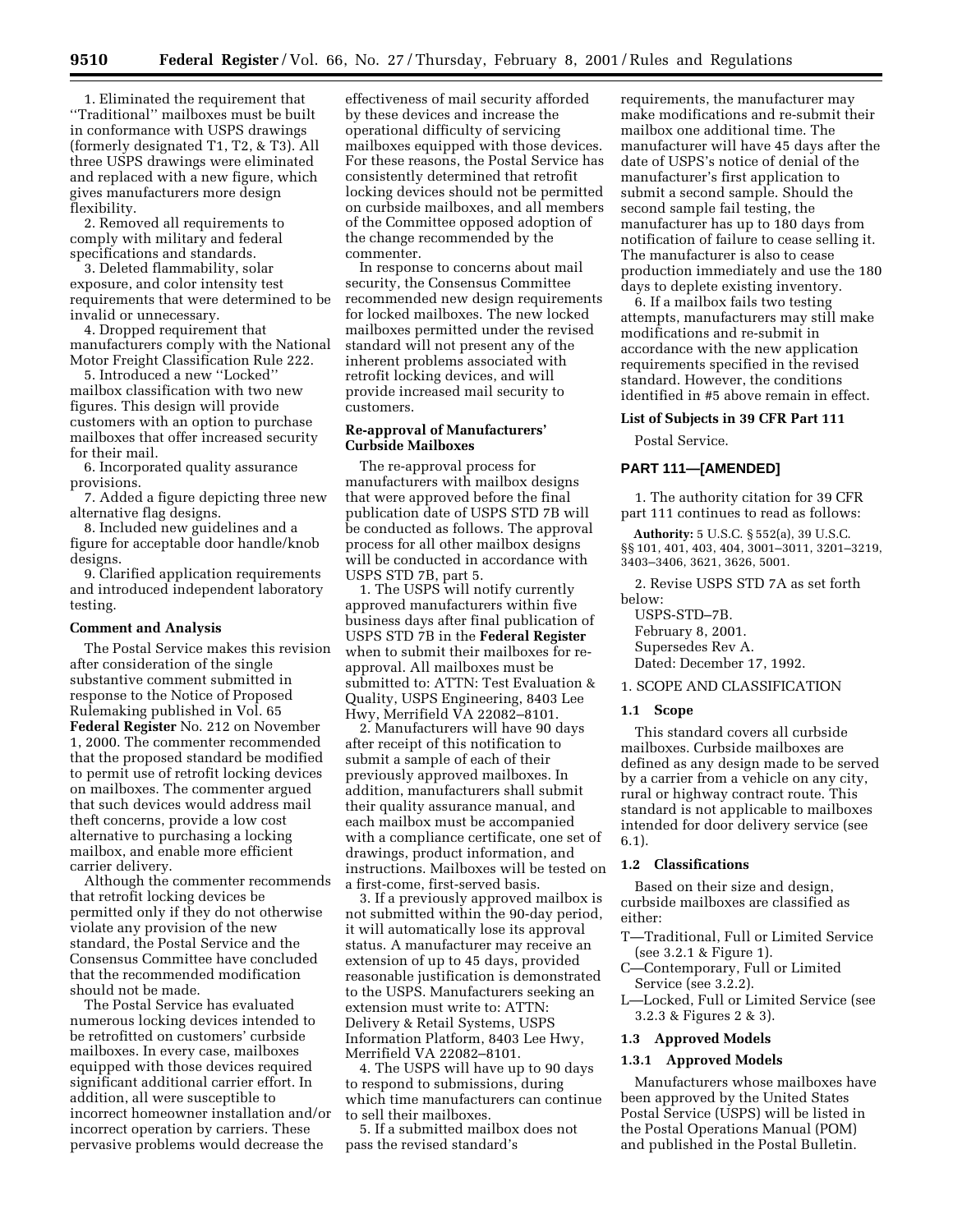#### **1.3.2 Interested Manufacturers**

Manufacturing standards and current information concerning the manufacture of curbside mailboxes may be obtained by writing to: USPS, Information Platform, Delivery & Retail Operation Equipment, 8403 Lee Highway, Merrifield, VA 22082–8101.

# 2. APPLICABLE DOCUMENTS

## **2.1 Specifications and Standards**

Except where specifically noted, the specifications set forth herein shall apply to all curbside mailbox designs.

#### **2.2 Government Documents**

The following documents of the latest issue are incorporated by reference as part of this standard.

#### *United States Postal Service*

POM Postal Operations Manual

Copies of the Postal Operations Manual can be obtained from the USPS New Jersey Material Distribution Center, 2 Brick Plant Road, South River, NJ 08877–9998.

## **2.3 Non-Government Documents**

The following documents of the latest issue are incorporated by reference as part of this standard.

## *American Standards for Testing Materials (ASTM)*

- ASTM G85 Standard Practice for Modified Salt Spray (Fog) Testing
- ASTM D968 Standard Test Methods for Abrasion Resistance of Organic Coatings by Falling Abrasive

Copies of the preceding documents can be obtained from the American Society for Testing and Materials, 100 Barr Harbor Drive, West Conshohocken, PA 19428–2959.

#### *Underwriters Laboratories*

UL 771 Night Depositories (Rain Test Only)

Copies of the preceding document can be obtained from Underwriters Laboratories Inc., 333 Pfingsten Road, Northbrook, IL 60062–2096

#### *American Society for Quality*

ANSI/ASQC Q9002–1994 Quality Systems—Model for Quality Assurance in Production, Installation, and Servicing

ANSI/ISO/ASQC Q10013–1995 Guidelines for Developing Quality Manuals

Copies of the preceding documents can be obtained from the American Society for Quality, PO Box 3066, Milwaukee, WI 53201–3066.

## 3. REQUIREMENTS

#### **3.1 Quality**

Mailbox manufacturers must ensure and be able to substantiate that units manufactured conform to the requirements of this specification.

## **3.1.1 Inspection**

The Postal Service reserves the right to inspect units for conformance to this specification at any stage of manufacture. Inspection by the Postal Service does not relieve the manufacturer of the responsibility to provide performance that conforms to the requirements set forth in this specification. Prior to any visits, the Postal Service will provide a minimum notice of 30 business days. The Postal Service may, in its discretion, suspend the approval status of any manufacturer's model that is found to be out of conformance with approved drawings (see 5.2.2).

#### **3.1.2 System**

The manufacturer shall use a documented quality system acceptable to the Postal Service. As a minimum, the manufacturer's quality system shall include controls and record keeping in the following areas: (A quality system in compliance with ANSI/ASQC Q9002– 1994 meets this requirement).

- 3.1.2.1 Inspection and testing;
- 3.1.2.2 Inspection, measuring, and test equipment;
- 3.1.2.3 Control of nonconforming products;
- 3.1.2.4 Document control; and
- 3.1.2.5 Corrective action.

#### **3.1.3 System Evaluation**

The Postal Service has the right to evaluate the acceptability and effectiveness of the manufacturer's quality system before approval and during tenure as approved source.

#### **3.1.4 Records**

All of the manufacturer's records pertaining to the approved product shall be kept for a minimum of three (3) years after shipment of product.

#### **3.2 General Design**

Mailboxes must meet regulations and requirements as stipulated by USPS collection and delivery, operation and policy (see 2.2). This includes carrier door operation as stated in 3.4, flag operation as stated in 3.7, in-coming mail openings and the retrieval of outgoing mail. The opening style, design and size are determined by the manufacturer, however, the carrier must be able to deposit the customer's mail. Out-going mail of all designs must be

able to be pulled straight out of the mailbox without interference from protrusions, hardware, etc. Mailboxes must be capable of passing the applicable testing requirements in 3.15. Mailboxes must not be made of any transparent, toxic, or flammable material (see 3.3). The mailbox must protect mail from potential water damage that may result from wet weather conditions (see section 3.15.3). Any advertising on a mailbox or its support is prohibited. Additional specific requirements follow.

## **3.2.1 Traditional Designs (Limited & Full Service)**

Figure 1 and meet capacity requirements specified in 3.15.1 will be classified as Traditional. Designs incorporating a carrier signal flag (see 3.7) will be classified as full service mailboxes. Designs with no flag will be classified as limited service (see 3.12). As specified in 3.5, a rear door is permitted to enable the customer to remove mail without standing in the street. The use of locks, locking devices or inserts is prohibited.

#### **3.2.2 Contemporary Designs (Limited & Full Service)**

Mailbox designs that do not conform to the dome-rectangular shape of Traditional designs but meet capacity requirements specified in 3.15.1 will be classified as Contemporary. In addition, Contemporary designs shall not exceed the maximum limitations on dimensions A, D, E, F and G in Figure 1. Designs incorporating a carrier signal flag (see 3.7) will be classified as full service mailboxes. Designs with no flag will be classified as limited service (see 3.12). Although the shape and design is less restrictive, Contemporary mailboxes must meet the same applicable functional requirements. Contemporary designs can also incorporate a rear door, as specified in 3.5, to enable the customer to remove mail without standing in the street. The use of locks, locking devices or inserts is prohibited.

## **3.2.3 Locked Designs**

Mailbox designs that provide security for customer's in-coming mail will be classified as Locked mailboxes (see Figures 2 & 3). Although the shape and design is less restrictive, Locked mailboxes must meet the same applicable functional requirements. Designs having a slot for in-coming mail must be at least 1.75 inches high by 10 inches wide. If a slot has a protective flap it must operate inward to ensure mail can be inserted in a horizontal manner without requiring any additional effort of carriers (see Figure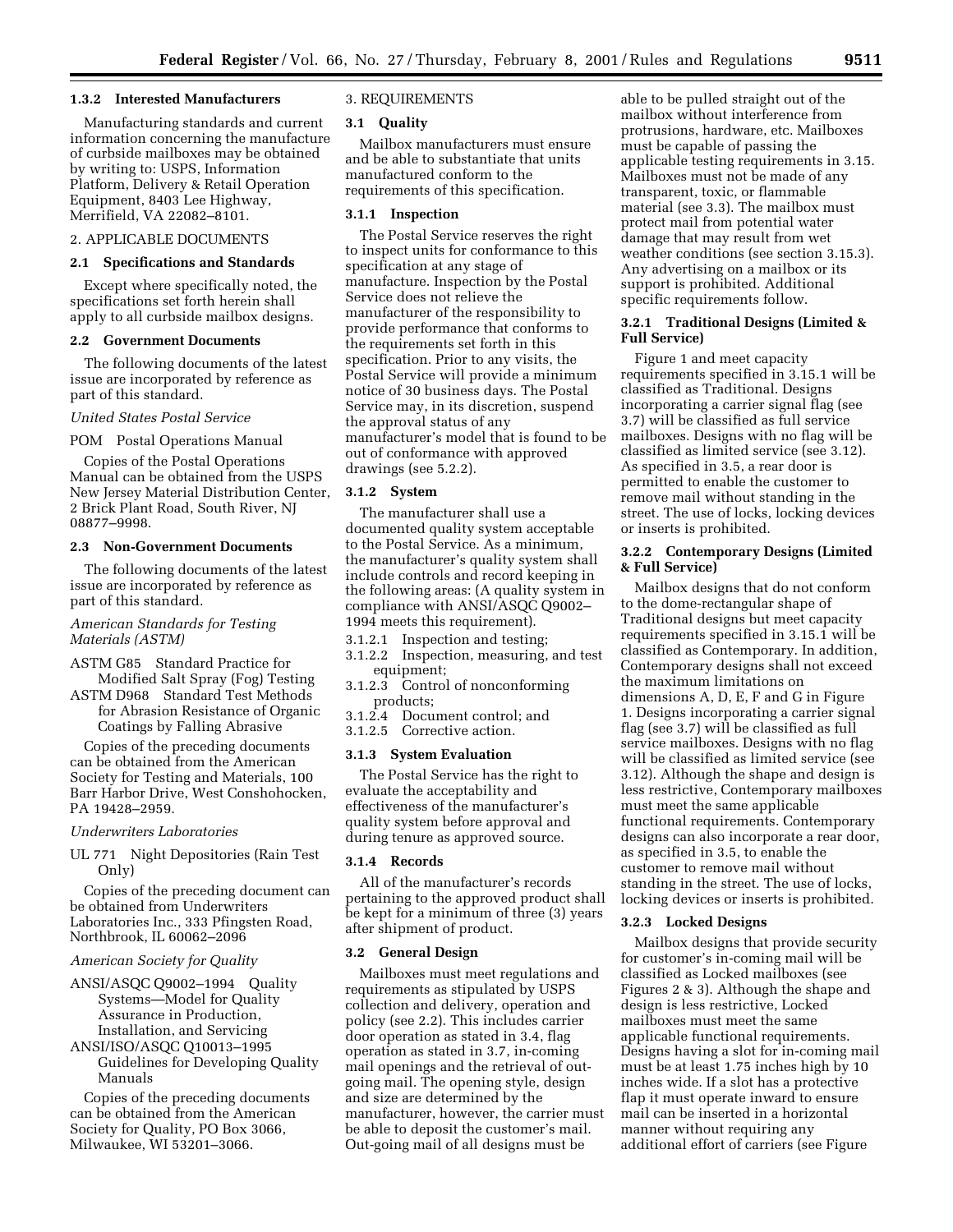3). The slot must be positioned on the front side of the mailbox facing the street. In addition, the slot must be clearly visible and directly accessible by mail carriers. Any designs, which allow for out-going mail, must meet all applicable requirements of this standard.

## **3.2.3.1 Full Service**

Locked mailbox designs of this class allow for both in-coming and out-going mail as depicted in Figure 2. It is preferred<sup>1</sup> that both in-coming and outgoing mail compartments be located behind a single carrier service door as shown in Figure 2. Alternate positioning of the in-coming mail compartment such as beneath or side-by-side with the out-going compartment is permitted provided that no additional carrier service is introduced.

#### **3.2.3.2 Limited Service**

Locked mailbox designs of this class only allow for in-coming mail as shown in Figure 3.

#### **3.2.4 Mailbox Accessories**

Decorative art and devices can be attached to the exterior of approved mailbox designs provided they do not interfere with mail delivery or present a safety hazard. Devices can also be mounted in the interior of approved mailboxes provided they do not cause the intended mailbox to fail capacity test described in 3.15.1 and do not interfere with mail delivery or present a safety hazard. Any advertising on a mailbox or its support is prohibited. Unrestricted spring-loaded devices and designs are prohibited. Auxiliary flags or devices used to signal the customer that the mail has arrived must operate automatically without requiring additional carrier effort.

## **3.3 Materials**

Ferrous or nonferrous metal, wood (restrictions apply), plastic, or other materials may be used, as long as their thickness, form, mechanical properties, and chemical properties adequately meet the operational, structural, and performance requirements set forth in this standard. Materials used must not be toxic, flammable or transparent.

### **3.3.1 Mailbox Floor**

The entire bottom area of all mailboxes where mail would rest shall be fabricated to prevent mail from damage due to condensation or moisture. Except for the internal mail

compartment of locked style mailboxes, all designs must not present a lip or protrusion that would prevent the mail from being inserted or pulled straight out of the mailbox. The surface of the floor cannot be made of wood material. The floor shall be ribbed as shown in Figures 1, 2, and 3 or dimpled, embossed, or otherwise fabricated provided the resulting surface area (touching mail) does not exceed .25 square inch (per dimple/impression) and is a minimum of .12 inch high on centers not exceeding 1 inch. A mat insert having a raised surface contour may be used for the internal mail compartment of locked style mailboxes only (see Figures 2 & 3).

#### **3.3.2 Carrier Signal Flag**

Cannot be made of wood. Plastic is the preferred material.

#### **3.3.3 Door Handle**

Cannot be made of wood. Plastic is the preferred material.

#### **3.4 Carrier Service Door**

There shall be only one carrier service door which must provide access for mail delivery and collection intended by the unit and meet USPS delivery operational requirements (see 2.2). The door must meet the applicable testing requirements specified in 3.15.2. The carrier service door must operate freely and solely by pulling outward and downward with a convenient handle or knob. The design of the door, including hinges and handles must provide protection against wind, rain, sleet, or snow (see 3.15.3). Door latches must hold the door closed but allow easy opening and closing requiring no more than 5 pounds of force. Action of the latch must be a positive mechanical one not relying solely on friction of the hinge parts. The door shall not be spring-loaded. Magnetic latches are acceptable provided adequate closure power is maintained during ambient conditions specified in 3.15.6 and applicable testing described in 3.15. It is preferred that by either tactile or by sound (i.e. ''snap'' or ''click'') carriers are alerted that door is properly shut. The door, once opened, must remain in the open position until the carrier pushes it closed. The door must rotate a minimum of 100 degrees when opened and it is preferred that the maximum rotation be limited to 120 degrees or less. When in a fully opened and rest position, the opening angle of the door cannot measure more than 180 degrees. No protrusions other than the handle/ knob, door catch, alternate flag design, decorative features or markings are permitted on the carrier service door.

Protrusions of any kind that reduce the usable volume within the mailbox when closed are not acceptable. See section 3.2.3 for carrier service door requirements for Locked mailbox designs.

## **3.4.1 Handle/Knob**

The handle or knob shall have adequate accessibility to permit quickly grasping and pulling it with one hand (with or without gloves) to open the door. The handle or knob shall be located within the top 1/3 of the door. Various acceptable handle/knob designs with required dimensions are depicted in Figure 5. Other designs may be acceptable provided they allow enough finger clearance and surface area for carriers to grasp.

#### **3.5 Rear Doors**

Mailboxes may have a rear door, provided that it does not interfere with the normal delivery and collection operation provided by the carrier or require the carrier to perform any unusual operations. The rear door must not be susceptible to being forced open as a result of large mail items such as newspapers and parcels being inserted through the carrier door. The rear door must meet the applicable testing requirements specified in 3.15.

## **3.6 Locks**

Locked mailbox designs shall have an effective means to ensure that in-coming mail is only accessible by the customer. The use of locks on Contemporary and Traditional mailbox designs is prohibited. Manufacturers must include the following statement in their instructions to customers: IT IS IMPORTANT TO NOTE THAT IT IS NOT THE RESPONSIBILITY OF MAIL CARRIERS TO OPEN MAILBOXES THAT ARE LOCKED, ACCEPT KEYS FOR THIS PURPOSE, OR LOCK MAILBOXES AFTER DELIVERY OF THE MAIL.

## **3.7 Carrier Signal Flag**

Traditional, Contemporary, and Locked mailbox designs classified as Full Service shall have a carrier signal flag. The flag design must be one of the approved concepts depicted in Figures 1, 2, and 4. As shown in each figure, the flag must be mounted on the right side when facing the mailbox from the front. The flag must not require a lift or more than 2 pounds of force to retract. Additionally, when actuated (signaling out-going mail) the flag must remain in position until retracted by the carrier. The color of the flag must be in accordance with requirements described in 3.10. The operating mechanism of the

<sup>1</sup>The term 'preferred' as used throughout this document in conjunction with any requirement implies that compliance is desired but not mandatory.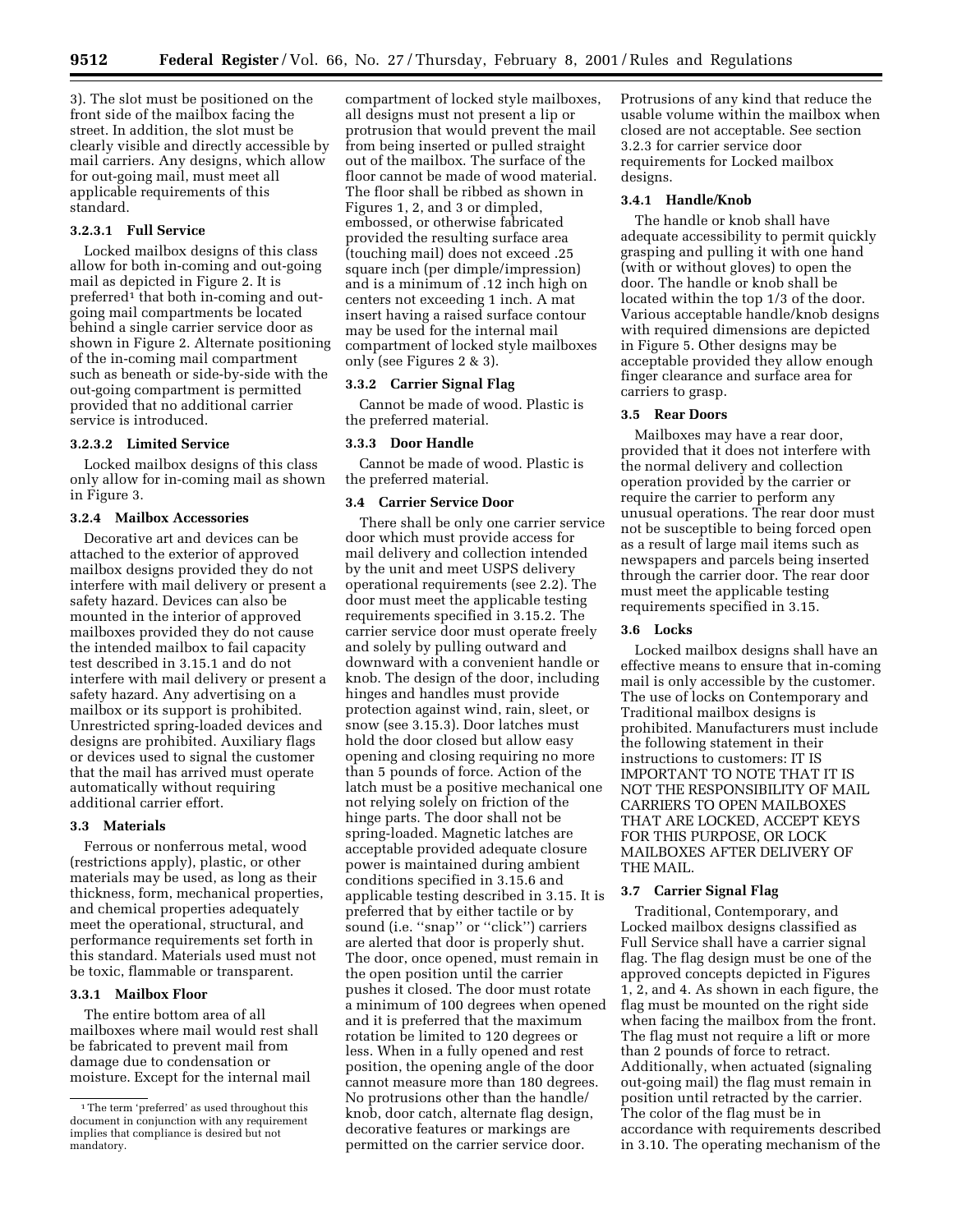flag must not require lubrication and must continue to operate properly and positively (without binding or excessive free play) after being subjected to test described in 3.15. Optionally, the flag may incorporate a self-lowering feature that causes it to automatically retract when the carrier service door is opened provided no additional effort is required of the carrier. The self-lowering feature cannot present protrusions or attachments and must not interfere with delivery operations in any manner or present hazardous features as specified in 3.2.

## **3.8 Marking**

The mailbox must bear two inscriptions on the carrier service door: ''U.S. MAIL'' in a minimum of .50 inch high letters and ''Approved By The Postmaster General'' in a minimum of .18 inch high letters. These inscriptions may be positioned beneath the incoming mail slot for Limited Service Locked Mailboxes as shown in Figure 3. Markings must be permanent and may be accomplished by applying a decal, embossing on sheet metal, raised lettering on plastic, engraving on wood or other methods that are suitable for that particular unit. The manufacturer's name, address, date of manufacture (month and year), and model number or nomenclature must be legible and permanently marked or affixed on a panel (rear, backside of door, bottom or side interior near the carrier service door) of the mailbox that is readily accessible and not obscured.

## **3.8.1 Modified Mailbox Marking**

Mailboxes that use previously approved units in their design must include marking stating the new manufacturer's name, address, date of manufacture and model nomenclature in a permanent fashion and location as described above. Additionally, The ''U.S. MAIL'' and ''Approved By The Postmaster General'' marking shall be reapplied if it is obscured or obliterated by the new design.

## **3.9 Coatings and Finishes**

Choice of coatings and finishes is optional, provided all requirements of this standard are met. All coatings and finishes must be free from flaking, peeling, cracking, crazing, blushing, and powdery surfaces. Coatings and finishes must be compatible with the mailbox materials. Accept for small decorative accents, mirror-like coatings or finishes are prohibited. The coating or finish must meet the applicable testing requirements described in 3.15.5.

#### **3.10 Color**

The color of the mailbox and flag must be in accordance with the following requirements. The mailbox may be any color. The carrier signal flag can be any color except any shade of green, brown, white, yellow or blue. The preferred flag color is fluorescent orange. Also, the flag color must present a clear contrast with predominant color of the mailbox.

## **3.11 Mounting**

The mailbox shall be provided with means for convenient and locked mounting that meets all applicable requirements of the POM. The manufacturer may offer various types of mounting accessories such as a bracket, post or stand. Although the USPS does not regulate the design of mounting accessories, it is pointed out that no part of them is permitted to project beyond the front of the mounted mailbox. Mounting accessories must not interfere with delivery operations as described in 3.2 or present hazardous features as described in 3.14. See section 6 for additional important information.

## **3.12 Instructions and Product Information**

#### **3.12.1 Assembly and Installation**

A complete set of instructions for assembling and mounting the mailbox shall be furnished with each unit. The instructions must include the following conspicuous message: CUSTOMERS ARE REQUIRED TO CONTACT THE LOCAL POST OFFICE BEFORE INSTALLING THE MAILBOX TO ENSURE ITS CORRECT PLACEMENT AND HEIGHT AT THE STREET. GENERALLY, MAILBOXES ARE INSTALLED AT A HEIGHT OF 41–45 in. FROM THE ROAD SURFACE TO INSIDE FLOOR OF THE MAILBOX OR POINT OF MAIL ENTRY (LOCKED DESIGNS) AND ARE SET BACK 6–8 in. FROM FRONT FACE OF CURB OR ROAD EDGE TO THE MAILBOX DOOR.

## **3.12.2 Limited Service Mailboxes**

The following conspicuous note shall be included with each mailbox: THIS IS A LIMITED SERVICE MAILBOX (WITHOUT FLAG) AND IT IS ONLY INTENDED FOR CUSTOMERS WHO DO NOT WANT POSTAL CARRIERS TO PICK-UP THEIR OUT-GOING MAIL. UNLESS POSTAL CARRIERS HAVE MAIL TO DELIVER THEY WILL NOT STOP AT LIMITED SERVICE MAILBOXES.

### **3.13 Newspaper Receptacles**

A receptacle for the delivery of newspapers may be attached to the post

of a curbside mailbox provided no part of the receptacle interferes with the delivery of mail, obstructs the view of the flag, or presents a hazard to the carrier or the carrier's vehicle. The receptacle must not extend beyond the front of the box when the door is closed. No advertising may be displayed on the outside of the receptacle, except the name of the publication.

#### **3.14 Workmanship**

The mailbox shall be properly assembled and utilize the best commercial practice workmanship standards in the fabrication of all components and assemblies. All movable parts shall fit and operate properly with no unintended catch or binding points. The unit must be free from harmful projections or other hazardous devices. The unit must not have any sharp edges, sharp corners, burrs or other features (on any surfaces) that may be hazardous to carriers/ customers, or that may interfere with delivery operations as described in 3.2 (General Design).

#### **3.15 Testing Requirements**

Mailboxes will be subjected to all applicable testing described herein (specific requirements follow). A mailbox that fails to pass any test will be rejected. Testing will be conducted in sequence as listed herein and in Table III.

## **3.15.1 Capacity**

Traditional and Contemporary designs must meet minimum capacity requirements tested by insertion and removal of a standard test gauge which measures 18.50″ long x 5.00″ wide x 6.00″ high. The test gauge is inserted with its 6.00″ dimension aligned in the vertical axis (perpendicular to the mailbox floor). The gauge must be capable of easy insertion and removal; and while inserted, allow for the door(s) to be completely closed without interference. The capacity of Locked designs, which have slots, chutes or similar features, will be tested and approved based upon whether standard USPS mail sizes (see Table I) can be easily inserted through the mail slot or opening. Retrieval of this mail from the locked compartment shall be equally as easy.

# TABLE I.—STANDARD MAIL (LOCKED DESIGNS)

| Description                                                           | Size (L $\times$ H $\times$ Thk) |
|-----------------------------------------------------------------------|----------------------------------|
| <b>Express &amp; Priority</b><br>Mail Envelopes.<br>Priority Mail Box | 121/2" x 91/2" x 1/2"            |
|                                                                       | 85/8" x 53/8" x 15/8"            |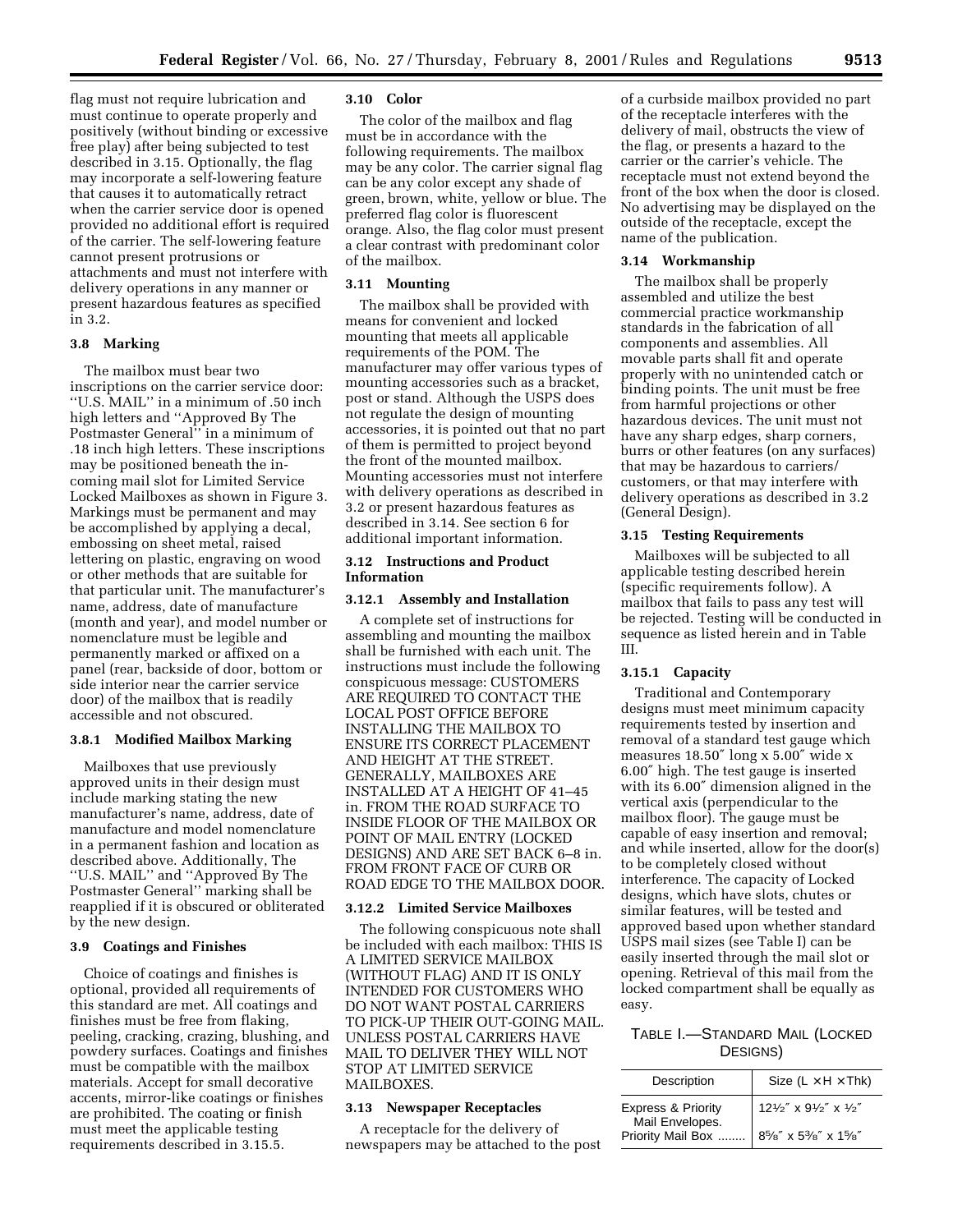## **3.15.2 Operational Requirements**

Carrier service doors, auxiliary doors, door catches/mechanisms, carrier signal flags and applicable accessory devices must be capable of operating 7,500 normal operating cycles (1 cycle = open/ close) at room temperature, continuously and correctly, without any failures such as breakage of parts. Testing may be performed either manually or by means of an automated mechanically driven test fixture which essentially mimics a manual operation. This test is applicable to all mailbox designs.

## **3.15.3 Water-Tightness**

A rain test in accordance with UL 771, section 47.7 shall be performed to determine a mailbox's ability to protect mail from water. The rain test shall be operated for a period of 15 minutes for each side. At the conclusion of the test, the outside of the unit is wiped dry and all doors are opened. The inside of the compartment must contain no water other than that produced by high moisture condensation. This test is applicable to all mailbox designs.

#### **3.15.4 Salt Spray Resistance**

A salt spray test shall be conducted in accordance with method A5 of ASTM G85, Standard Practice for Modified Salt Spray (Fog) Testing. The salt test shall be operated for 25 continuous cycles with each cycle consisting of 1-hour fog and 1-hour dry-off. The mailbox shall be tested in a finished condition, including all protective coating, paint, and mounting hardware and shall be thoroughly washed when submitted to remove all oil, grease, and other nonpermanent coatings. No part of the mailbox may show finish corrosion, blistering or peeling, or other destructive reaction upon conclusion of test. Corrosion is defined as any form of property change such as rust, oxidation, color changes, perforation, accelerated erosion, or disintegration. The build-up of salt deposits upon the surface shall not be cause for rejection. However, any corrosion, paint blistering, or paint peeling is cause for rejection. This test is primarily applicable to ferrous metal mailbox designs. It is also valid for mailbox designs made of plastic, wood, or other materials which use any metal hardware.

### **3.15.5 Abrasion Resistance**

The Mailbox's coating/finish shall be tested for resistance to abrasion in accordance with method A of ASTM D968. The rate of sand flow shall be 2 liters of sand in  $22 \pm 3$  seconds. The mailbox will have failed the sand abrasion test if less than 15 liters of sand penetrates its coating or if less than 75 liters of sand penetrates its plating. This test is applicable to metal mailbox designs only.

#### **3.15.6 Temperature Stress Test**

The mailbox under test shall be placed in a cold chamber at  $-65^{\circ}$ Fahrenheit for 24 hours. The chamber shall first be stabilized at the test temperature. After remaining in the  $-65^\circ$  environment for the 24-hour period, the unit shall be quickly removed from the cold chamber into room ambient and tested for normal operation. The removal from the chamber and the testing for normal operation shall be accomplished in less than 3 minutes. The room ambient shall be between 65° and 75° Fahrenheit. Normal operation is defined as operation required and defined by this document. The unit under test shall undergo a similar temperature test, as described above, at a temperature of 140° Fahrenheit. This test is applicable to all mailbox designs.

### **3.15.7 Structural Rigidity Requirements**

Forces of specified magnitude (see Table II) shall be slowly applied at specific points on the mailbox under test (see Figure 6). These forces shall be held for a minimum of one minute and then released. After their release, the deformation caused by the forces shall be measured. If the deformation exceeds the limit specified in Table II, the mailbox under test has failed to meet the structural rigidity requirement. The doors shall remain closed for test positions 1 through 6. The application of the forces at positions 1 and 2 shall be applied with the mailbox in its normal upright position, supported by a horizontal board. The application of the forces at positions 3, 4, and 5 shall be applied with the mailbox lying on its side (flag side down). The mailbox shall be supported, on the under side, by a flat board that is relieved in the immediate area of the flag mechanism. The application of force at position 6 (Traditional style flags only) shall be applied with the mailbox lying on its side (flag side up). The application of force at position 6 shall be repeated at the top of the flag with the mailbox in its normal upright position. If visible cracks, in the material, have developed as a result of the testing, the mailbox under test has failed to meet the structural rigidity requirement. At the conclusion of the Structural Rigidity testing, if the mailbox under test fails to operate normally, as defined by this document, the mailbox under test has failed to meet the structural Rigidity

requirement. This test is applicable to all mailbox designs.

| TABLE II.-PERMANENT DEFORMATION |  |
|---------------------------------|--|
| <b>LIMITS</b>                   |  |

| Position                   | Deformation<br>(inches)                                                                            | Load<br>(pounds)                                |  |
|----------------------------|----------------------------------------------------------------------------------------------------|-------------------------------------------------|--|
| 1<br>2<br>3<br>4<br>5<br>6 | $\frac{1}{8}$<br>$\frac{1}{8}$<br>$\frac{1}{8}$<br>$\frac{1}{8}$<br>$\frac{1}{8}$<br>$\frac{1}{2}$ | 200<br>200<br>50<br>50<br>100<br>$\overline{2}$ |  |

## **3.15.8 Impact Test**

Refer to the Figure 6 for load positions. Precondition the mailbox for 4 hours at  $-20^\circ$  Fahrenheit. The following testing shall be performed within 3 minutes of removing the mailbox from the temperature chamber. At both load positions 3 and 4, with the mailbox lying on its side (flag side down) with the door(s) closed, apply an impact load equivalent to a 10-pound weight dropped from a height of 3-feet above the mailbox surface onto a bolster plate having a surface not larger than 2 inches by 2 inches. The mailbox shall be supported, on the underside, by a flat board that is relieved in the immediate area of the flag mechanism. If any noticeable perforation, occurrence of sharp edges, or cracking of the material, either inside or outside the mailbox, develops as a result of the impact; or if the door becomes inoperable or fails to close normally, the mailbox under test has failed to meet the impact resistance requirement. This test is applicable to all mailbox designs.

#### 4. APPLICATION REQUIREMENTS

#### **4.1 Application Requirements**

Requests for application materials, and all other correspondence and inquiries, shall be directed to the address in 1.3.2. The application process consists of:

## **4.1.1 Preliminary Review**

Manufacturers must first satisfy requirements of a preliminary review prior to submitting any sample mailboxes or accessories. The preliminary review consists of a review of the manufacturer's conceptual design drawings. Computer generated drawings are preferred, but hand drawn sketches are acceptable provided they clearly depict the overall shape and interior size of the proposed mailbox design. Drawings must also include details on design of applicable features such as the carrier service door, latch, handle, flag, floor, and slot. In addition to drawings, proposed accessories shall show or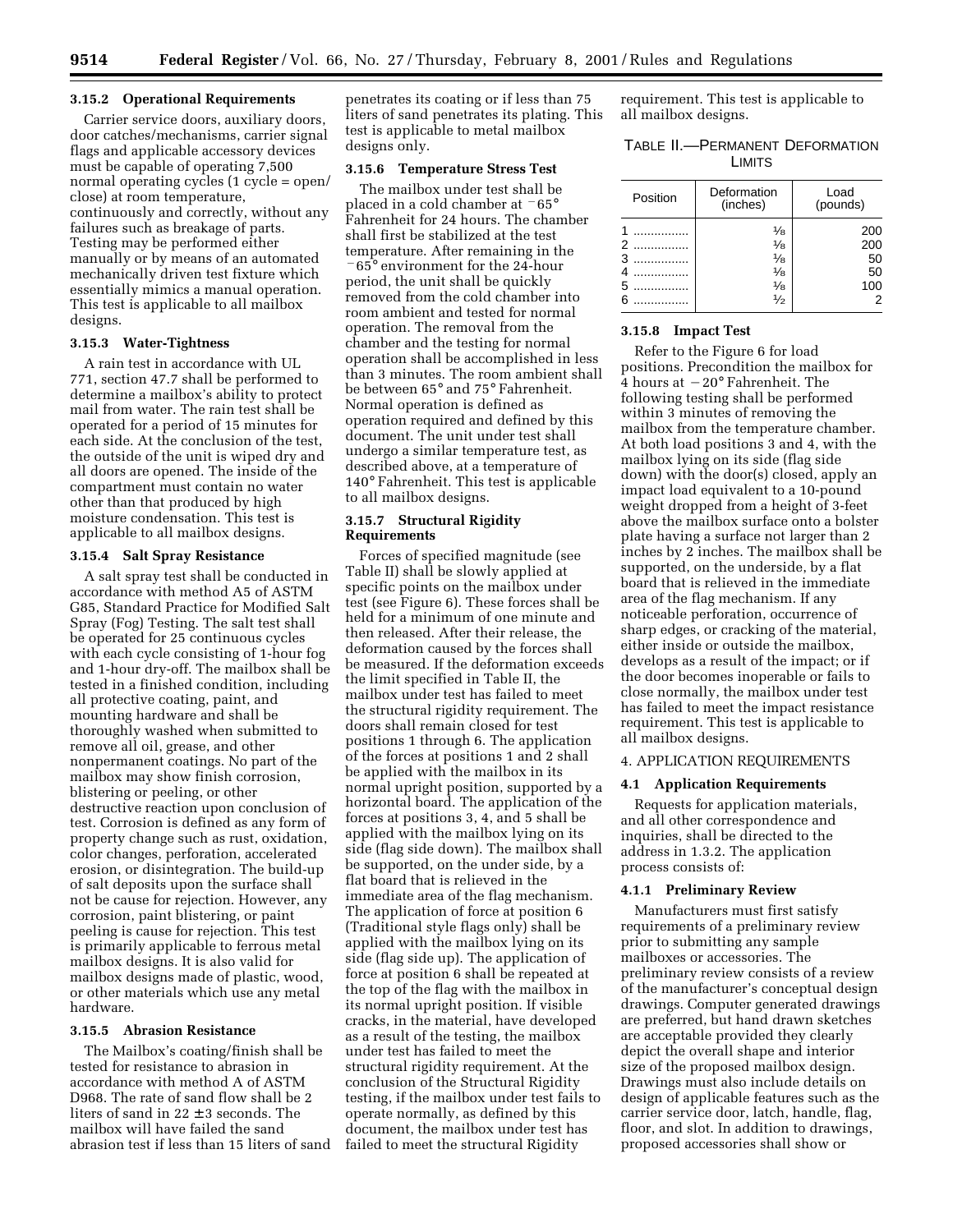describe intended function. If drawings show that the proposed mailbox design appears to comply with the requirements of this standard, manufacturers will be notified in writing and may then continue with the application requirements described in 4.1.2. Do NOT submit any sample mailboxes to the USPS prior to complying with the requirements of 4.1.2. Notification that a manufacturer's drawings satisfy the requirements of the preliminary review does NOT constitute USPS approval of a design, and shall NOT be relied upon as an assurance that a design will be approved.

# **4.1.2 Testing**

Upon receiving written notification from the USPS that their design satisfies requirements of the preliminary review, manufacturers shall at their own expense submit one sample of their mailbox or accessory to an independent laboratory for testing along with a copy the preliminary review letter from the USPS. See Appendix A for a list of USPS approved independent test labs. Manufacturers with more than one unique model shall have each one tested independently. Models which are generally of the same size, shape, and material of previously approved designs but only have different decorative features (*i.e.* color scheme and surface contours) are not considered unique and do not require any testing. Manufacturers seeking approval of

models that are not unique shall submit documentation for each model in accordance with section 4.1.3.2. This documentation will be reviewed and the proposed model will either be approved or disapproved (see section 5). The USPS may request manufacturer to submit one sample of the proposed model.

## **4.1.3 Final Review**

Manufacturers shall submit one sample mailbox or accessory to the USPS for final review and approval. The sample shall be accompanied with a certificate of compliance and a copy of the laboratory test results (see 4.1.3.3). Mailboxes submitted to the USPS (see 1.3.2) for final evaluation must be identical in every way with the mailboxes to be marketed, and must be marked as specified in 3.8. Manufacturers may be subject to a verification of their quality system prior to approval. This may consist of a review of the manufacturer's quality manual (see 4.1.3.4) and an on-site quality system evaluation (see 3.1).

## **4.1.3.1 Instructions**

Submit a copy of the instructions conforming to 3.12 including the statement concerning locks in 3.6.

#### **4.1.3.2 Documentation**

The unit submitted for approval shall be accompanied by one complete set of manufacturing drawings consisting of

# TABLE III.—TEST REQUIREMENTS

black on white prints (blueprints or sepia are unacceptable). The drawings shall be dated and signed by a manufacturer's representative(s). The drawings must completely document and represent the design of the unit tested. The drawings must include sufficient details to allow the USPS to inspect all materials, construction methods, processes, coatings, treatments, finishes (including paint types and colors), control specifications, parts and assemblies used in the construction of the unit. Additionally, the drawings must fully describe any purchased materials, components and hardware including their respective finishes. The USPS may request individual piece parts to verify drawings.

## **4.1.3.3 Certification of Compliance & Test Results**

Manufacturers shall furnish a written certificate of compliance indicating that their design fully complies with the requirements of this specification. In addition, the manufacturer shall submit the lab's original report which clearly shows results of each test conducted (see Table III). The manufacturer bears all responsibility for their unit(s) meeting these requirements and the USPS reserves the right to retest any and all units submitted including those which are available to the general public.

| Test                                                                                                         | Requirement                                                                         | Reference                                                                    | Applicable<br>document                        |
|--------------------------------------------------------------------------------------------------------------|-------------------------------------------------------------------------------------|------------------------------------------------------------------------------|-----------------------------------------------|
| Salt Spray Resistance<br>Abrasion Resistance<br><b>Structural Rigidity Require-</b><br>ments.<br>Impact Test | Refer to Table I for loads and points, maximum 1/8 inch per-<br>manent deformation. | 3.15.1<br>3.15.2<br>3.15.3<br>3.15.4<br>3.15.5<br>3.15.6<br>3.15.7<br>3.15.8 | UL 771, Section 47.7<br>ASTM G85<br>ASTM D968 |

#### **4.1.3.4 Quality Assurance Manual**

Manufacturer shall submit its quality policy manual. The manual should be structured in accordance with ISO 10013 and with the requirements of ISO 9002.

# 5. APPROVAL OR DISAPPROVAL

## **5.1 Disapproval**

Written notification, including reasons for disapproval, will be sent to the manufacturer within 30 days of completion of the final review of all submitted units. All correspondence

and inquiries shall be directed to the address listed in 1.3.2.

#### **5.1.1 Disapproved Mailboxes**

Mailboxes disapproved will be disposed of in 30 calendar days from the date of the written notification of disapproval or returned to the manufacturer, if requested, provided the manufacturer pays shipping costs.

#### **5.2 Approval**

One set of manufacturing drawings with written notification of approval will be returned to the manufacturer.

The drawings will be stamped and identified as representing each unit.

#### **5.2.1 Approved Mailboxes**

Mailboxes that are approved will be retained by the USPS.

#### **5.2.2. Rescission**

Manufacturer's production units shall be constructed in accordance with the identified (stamped) drawings and provisions of this specification and be of the same materials, construction, coating, workmanship, finish, etc. as the approved units. Within 60 days upon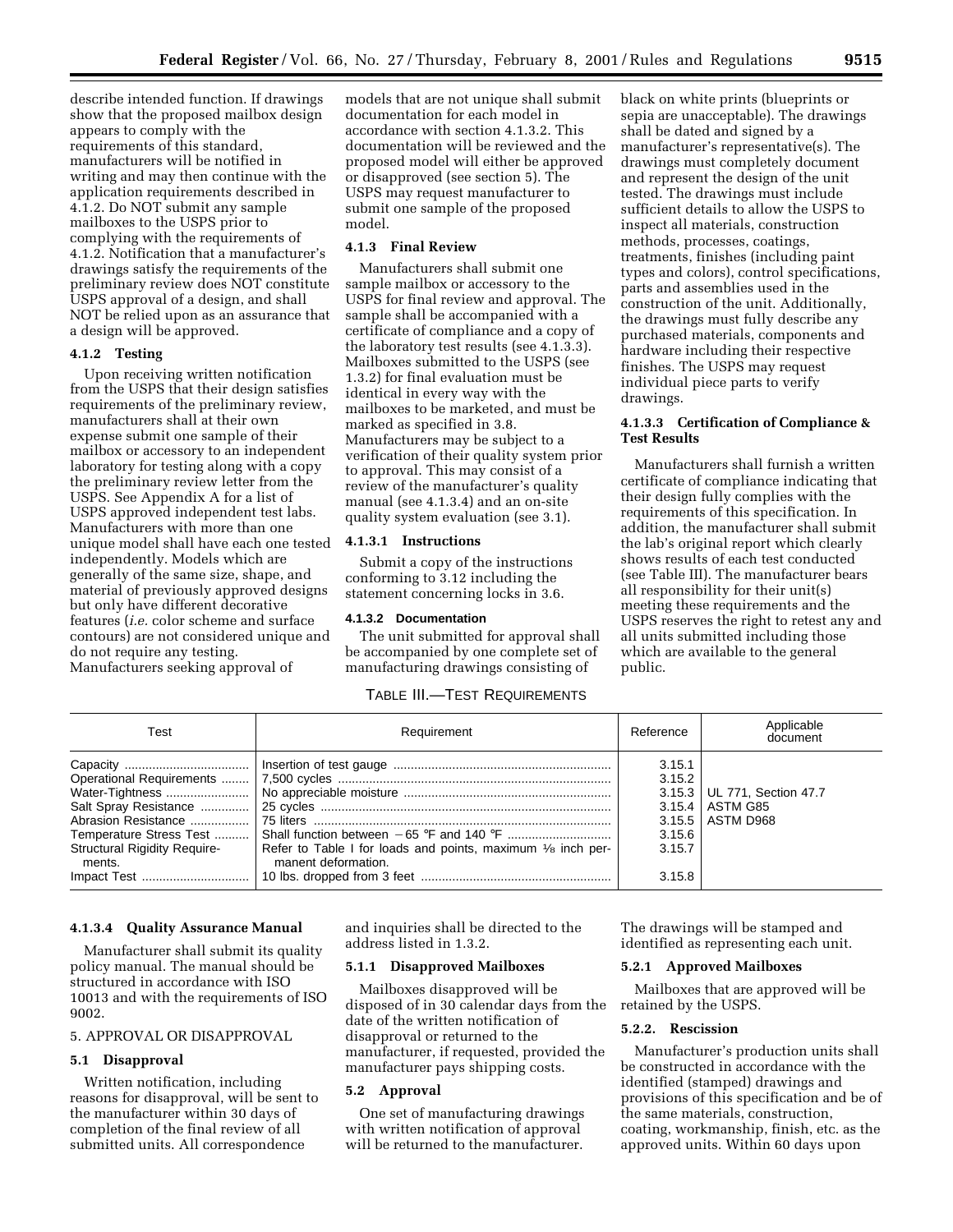sale of their approved mailbox to the public, manufacturers shall submit one production unit to the USPS office listed in 1.3.2. The USPS reserves the right at any time to examine and retest units obtained either in the general marketplace or from the manufacturer. If the USPS determines that a mailbox model is not in compliance with this standard or is out of conformance with approved drawings, the USPS may, in its discretion, rescind approval of the mailbox model as follows:

5.2.2.1 The USPS shall provide written notification to the manufacturer that a mailbox model is not in compliance with this standard or is out of conformance with approved drawings. Notification shall include specific reasons the mailbox model is noncompliant or out of conformance, and shall be sent via registered mail.

5.2.2.2 If the USPS determines that the noncompliance or nonconformity constitutes a danger to the health or safety of postal carriers, the USPS may, in its discretion, immediately rescind approval of the mailbox model. In addition, the USPS may, in its discretion, order that production of the mailbox model cease immediately, and that any existing inventory not be sold for use as curbside mailboxes in the United States of America.

5.2.2.3 In all cases of noncompliance or nonconformity other than those determined to constitute a danger to the health or safety of postal carriers, the manufacturer shall confer with the USPS and shall submit one sample of the corrected mailbox to the USPS for approval no later than 45 calendar days after receipt of the notification described in 5.2.2.1.

5.2.2.4 The USPS shall respond to the manufacturer in writing, via registered mail, no later than 30 calendar days after receipt of the sample corrected mailbox with a determination of whether the manufacturer's submission is accepted or rejected and with specific reasons for the determination.

5.2.2.5 If the USPS rejects the corrected mailbox, the manufacturer may submit a second sample of the corrected mailbox to the USPS for approval no later than 45 calendar days after receipt of the notification described in 5.2.2.4.

5.2.2.6 The USPS shall respond to the manufacturer in writing no later than 30 calendar days after receipt of the second sample corrected mailbox with a determination of whether the manufacturer's submission is accepted or rejected and with specific reasons for the determination. If the second submission is rejected, the USPS may, in its discretion, rescind approval of the mailbox model. In addition, the USPS may, in its discretion, order that production of the mailbox model cease immediately, and that any existing inventory not be sold for use as curbside mailboxes in the United States of America. If the USPS rescinds approval, the manufacturer is not prohibited from applying for a new approval pursuant to the provisions of Section 4.

## **5.2.3 Revisions, Product or Drawings**

Changes which affect the form, fit, and/or function (*i.e.* dimensions, material, finish) of approved products or drawings shall not be made without written approval from the USPS. Any proposed changes shall be submitted with the affected documentation, reflecting the changes (including a notation in the revision area) and a written explanation of the changes. One unit, incorporating the changes, may be required to be resubmitted for testing and evaluation for approval.

## **5.2.3.1 Revisions, Manufacturer Structure**

If any substantive part of the approved manufacturer's structure change from what existed when the manufacturer became approved, the manufacturer shall notify the USPS and may be subject to a re-evaluation of product or quality system. Examples of substantive structural changes are: change in executive or quality

management; major change in quality policy or procedures; relocation of manufacturing facilities; major equipment or manufacturing process change (*e.g.,* outsourcing vs. in-plant fabrication); etc. Notification of such changes will be to the address in paragraph 1.3.2.

#### **5.2.4 Product Brochure**

Within 60 days upon sale to public, manufacturers shall submit one copy of their product(s) brochure(s) representing approved mailbox design(s) to the address listed in 1.3.2 and to: USPS, Delivery Policy & Programs, 475 L'Enfant Plaza, Rm 7142, Washington, DC 20260–0004

## 6. NOTES

# **6.1**

Mailboxes intended to be used in delivery to customer's doors are not currently ''approved'' by the United States Postal Service as referenced in this standard. However, it is recommended that these boxes conform to the intentions of this specification, particularly the safety of the carrier/ customer and the protection of the mail. Local postmaster shall be contacted prior to installation and use of any door mailbox.

# **6.2**

The United States Postal Service does not approve mailbox posts or regulate mounting of mailboxes other than the requirements specified in sections 3.11 and 3.12. Please note that mailbox posts are often subject to local restrictions, state laws and federal highway regulations. Further information may be obtained from:

- American Association of State Highway & Transportation Officials, 444 N. Capitol St. NW, Suite 249, Washington, D.C. 20001–1512
- Federal Highway Administration, Office of Highway Safety, HHS–10, 400 7th St., SW, Washington, DC 20590–0003

## **BILLING CODE 7710–12–P**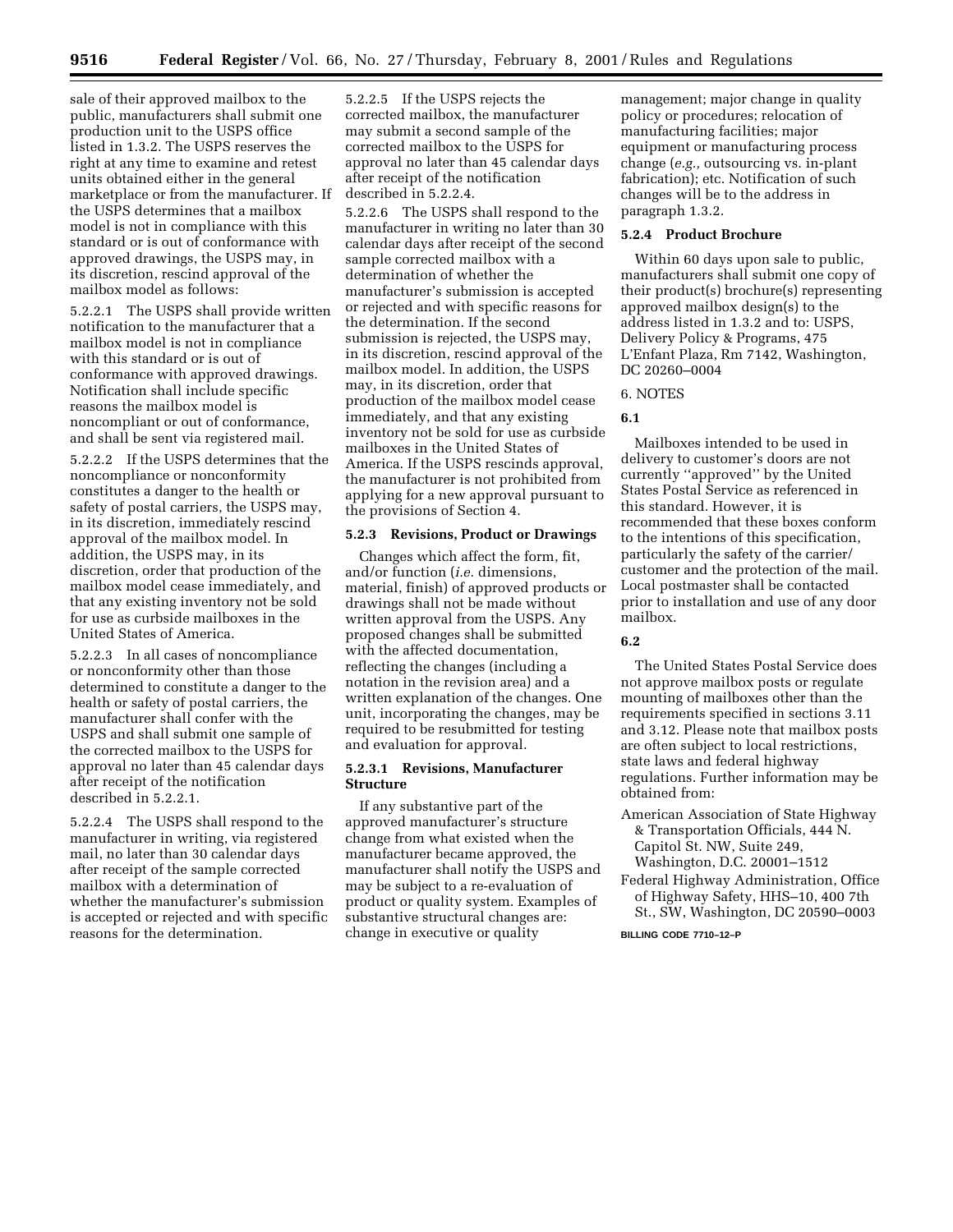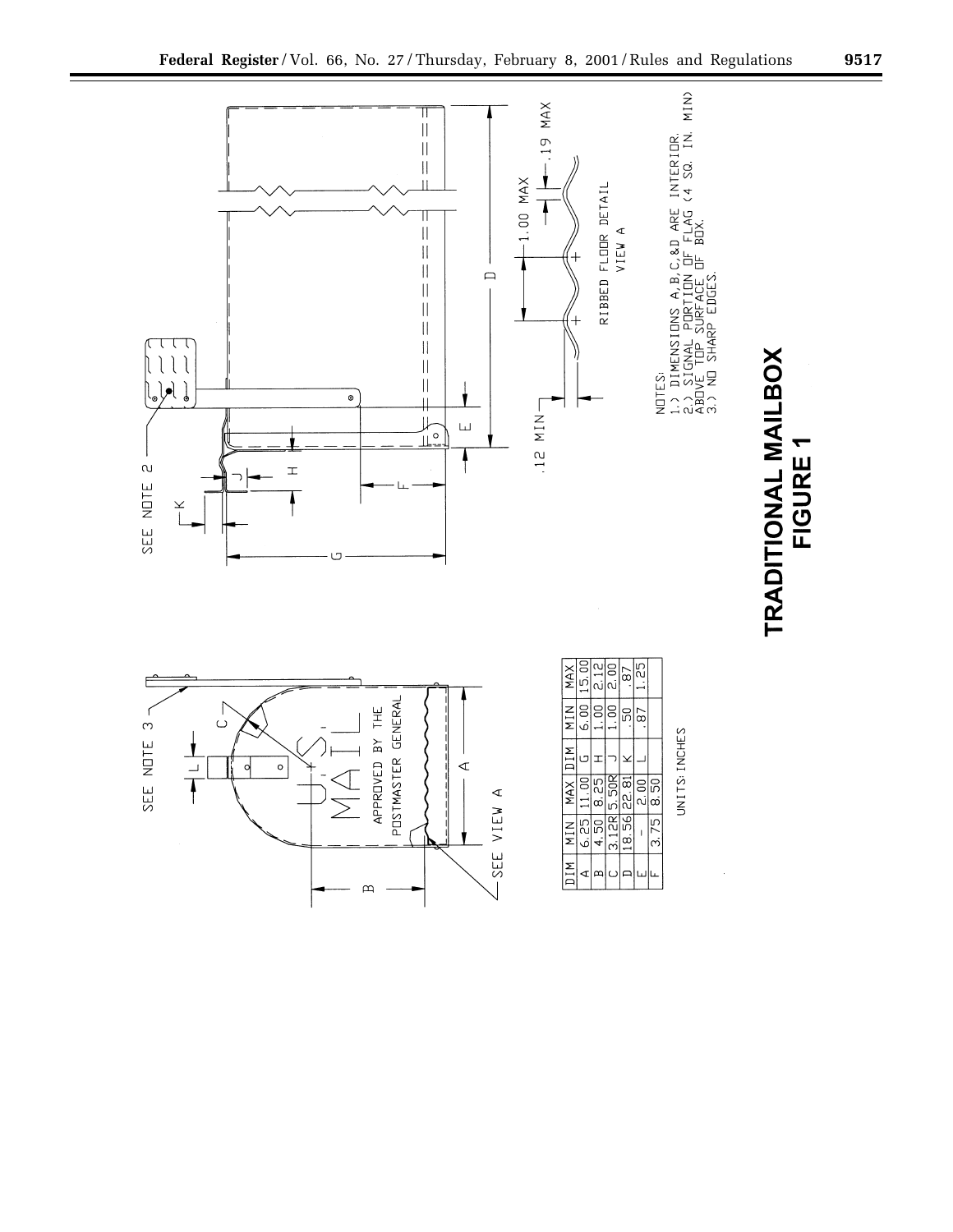![](_page_9_Figure_0.jpeg)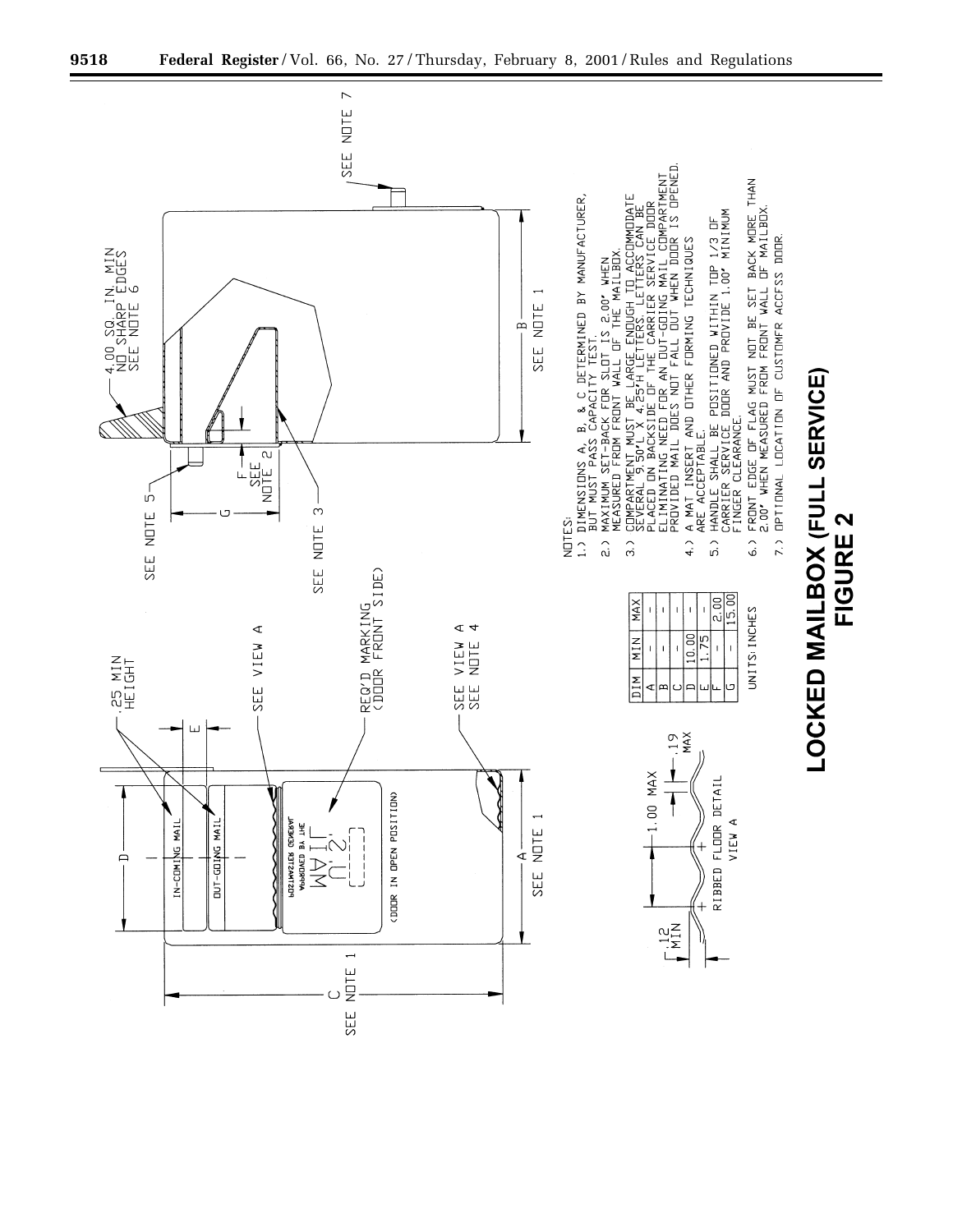![](_page_10_Figure_0.jpeg)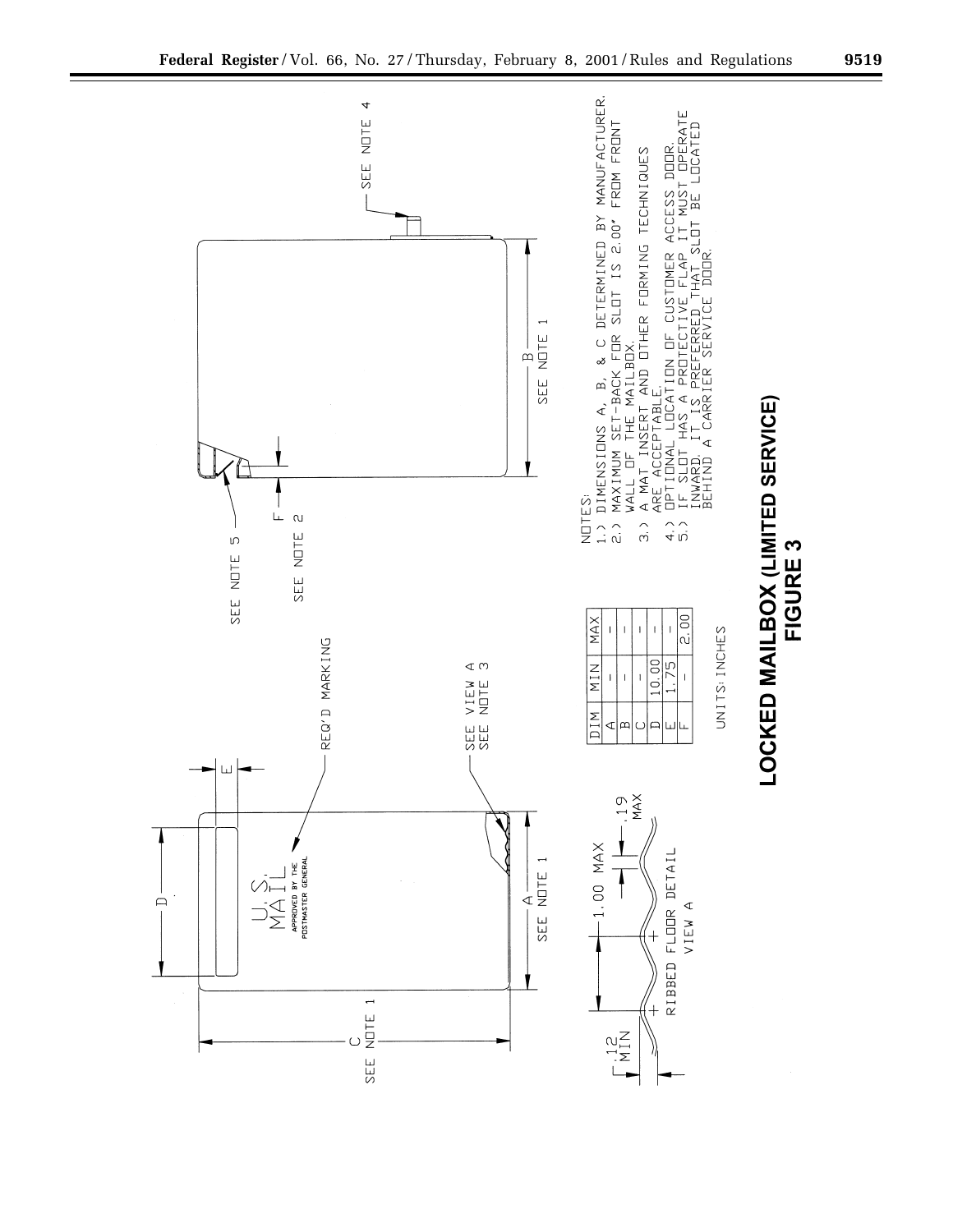![](_page_11_Figure_0.jpeg)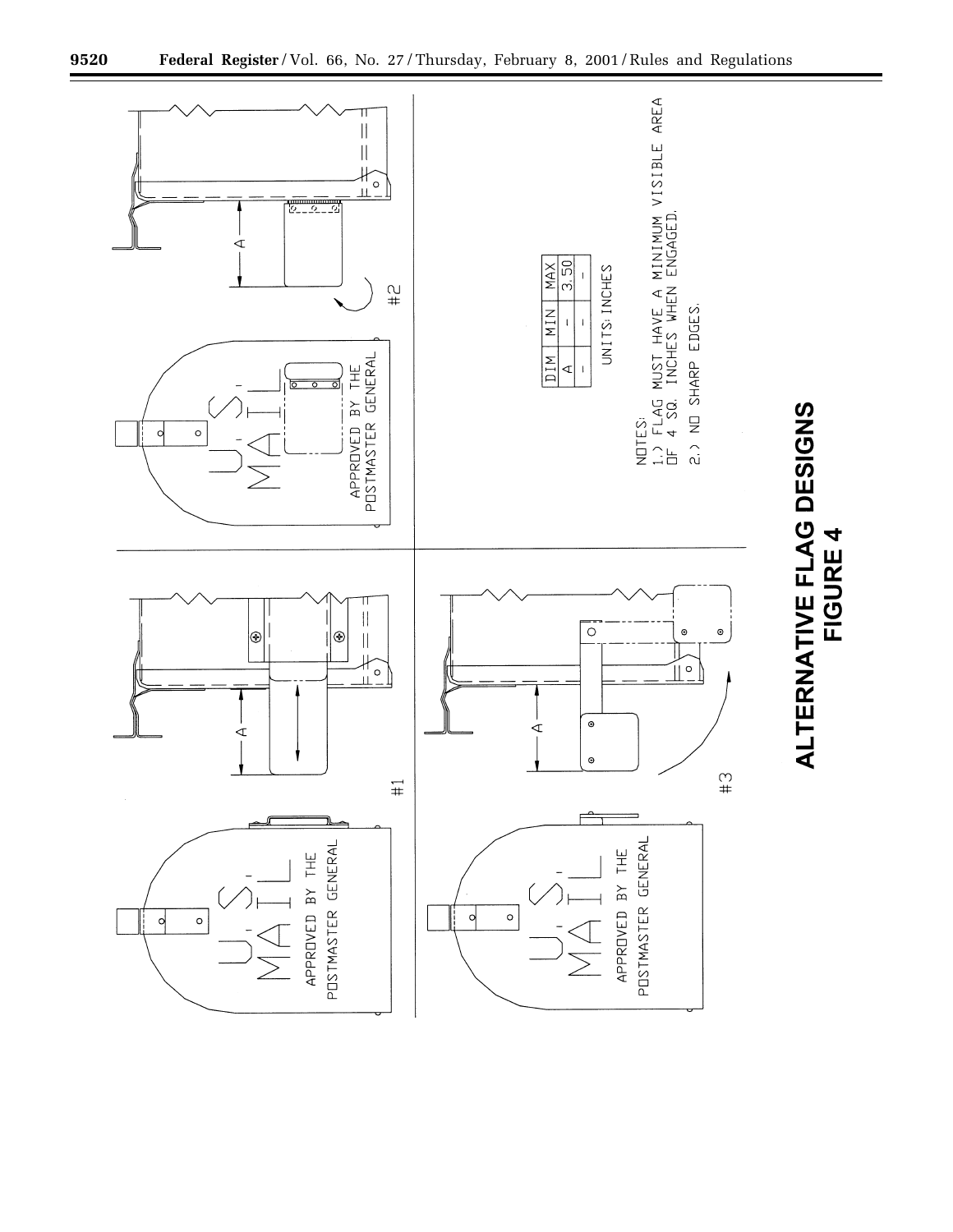![](_page_12_Figure_0.jpeg)